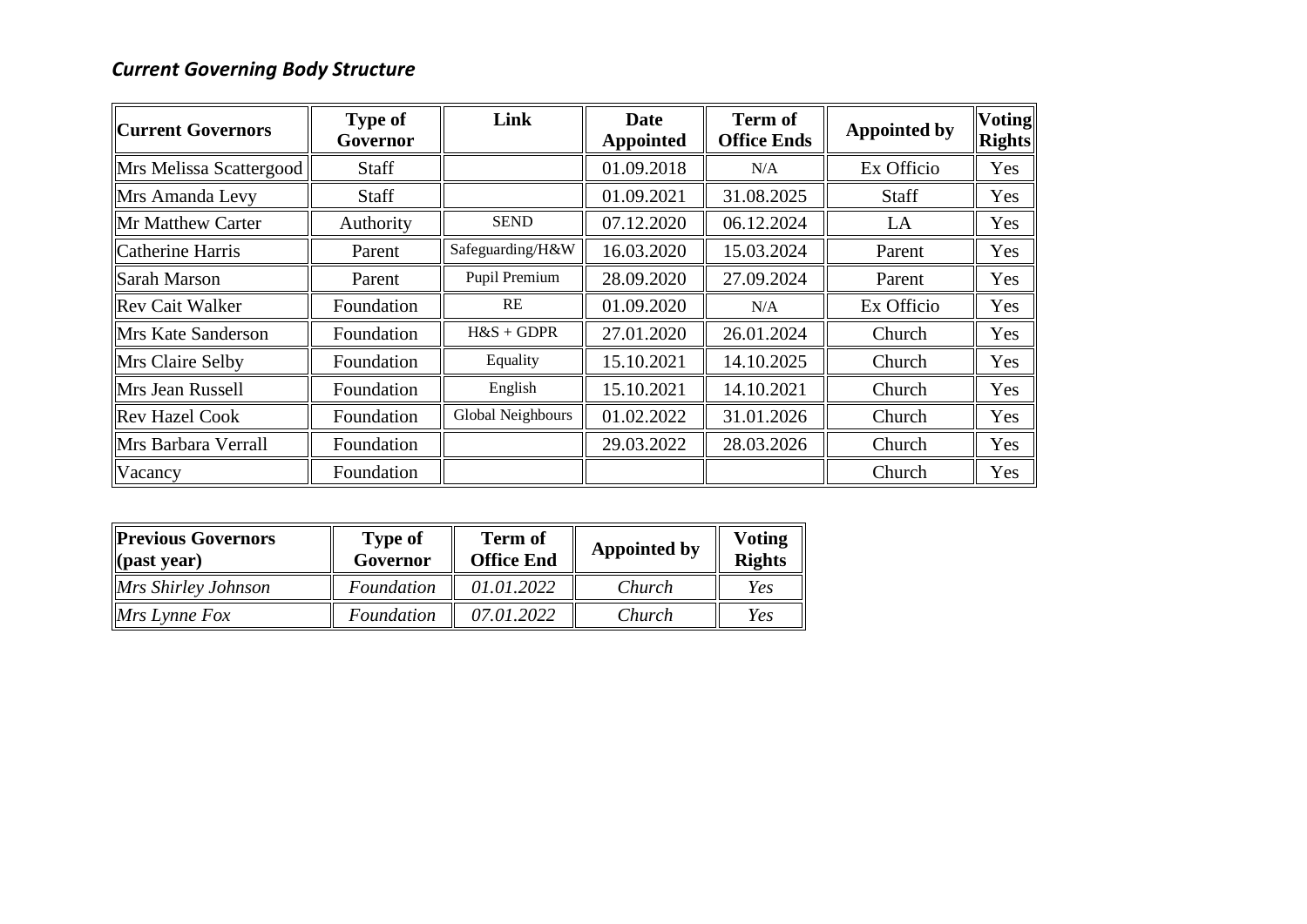## *Register of Business Interest 2021 – 2022*

| <b>Governor Name</b>      | <b>Business</b><br><b>Interest</b> | <b>Other establishments</b><br>governed | <b>Relationships with</b><br>staff/governors |               |
|---------------------------|------------------------------------|-----------------------------------------|----------------------------------------------|---------------|
| Mrs Melissa Scattergood   | <b>None</b>                        |                                         | <b>None</b>                                  | Autumn        |
| Mrs Amanda Levy           | <b>None</b>                        |                                         | <b>None</b>                                  | Autumn        |
| <b>Mr Matthew Carter</b>  | <b>None</b>                        | <b>Broadbottom Primary</b>              | <b>None</b>                                  | Autumn        |
| Mrs Catherine Harris      | <b>None</b>                        |                                         | <b>None</b>                                  | Autumn        |
| Mrs Sarah Marson          | <b>None</b>                        |                                         | <b>None</b>                                  | Autumn        |
| <b>Rev Cait Walker</b>    | <b>None</b>                        |                                         | <b>None</b>                                  | Autumn        |
| <b>Mrs Kate Sanderson</b> | <b>None</b>                        | Hey with Zion Primary                   | <b>None</b>                                  | Autumn        |
| Mrs Claire Selby          | <b>None</b>                        |                                         | <b>None</b>                                  | Autumn        |
| Mrs Jean Russell          | <b>None</b>                        |                                         | <b>None</b>                                  | Autumn        |
| <b>Rev Hazel Cook</b>     | <b>None</b>                        |                                         | <b>None</b>                                  | <i>Spring</i> |
| Mrs Barbara Verrall       | <b>None</b>                        |                                         | <b>None</b>                                  | <b>Summer</b> |

| <b>Previous Governors</b><br>$\ $ (past year) | <b>Business Interest</b> | <b>Other</b><br>establishments<br>governed | <b>Relationships with</b><br>staff/governors | 2021   |
|-----------------------------------------------|--------------------------|--------------------------------------------|----------------------------------------------|--------|
| $Mrs$ Shirley Johnson                         |                          |                                            | None                                         | Autumn |
| $Mrs$ Lynne Fox                               |                          |                                            | None                                         | Autumn |